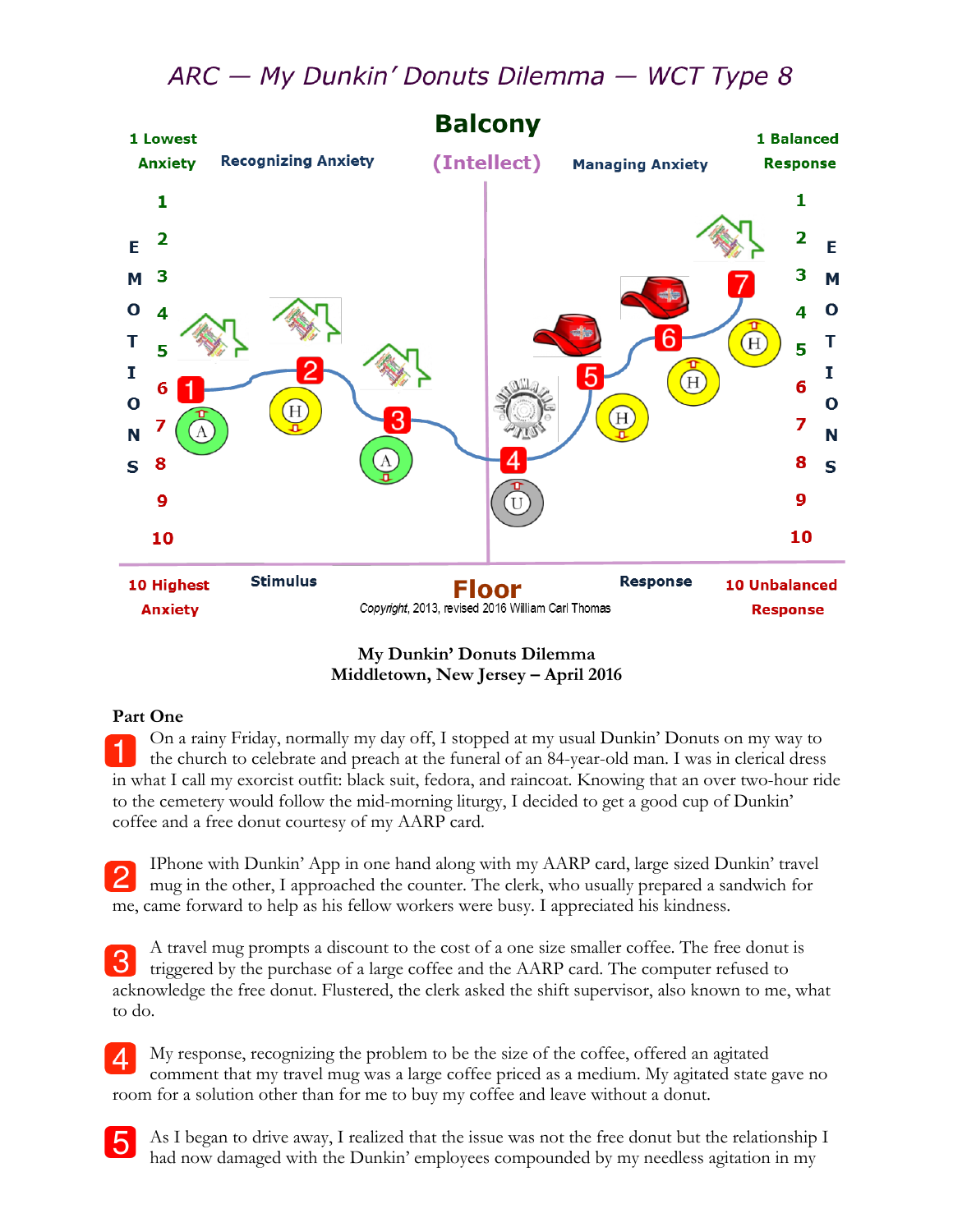public role as priest. Had I been less anxious about my day and not focused on the free donut, I could have suggested the clerk forget I had a travel mug, charge me for the large coffee, and thus make me eligible for the free donut.

## **Part Two**

When I went to this Dunkin' Donuts two days later, the same crew was on-duty. Again, 6 equipped with my IPhone with Dunkin' App in one hand along with my AARP card, large sized Dunkin' travel mug in the other, I approached the shift supervisor and offered an apology for my poor behavior. I then suggested the "pay for the large coffee" solution.

Her face brightened and she said, "You didn't need to apologize. And you didn't seem like yourself," or words to that effect. I could tell, however, that my willingness to be in true relationship was why I was rewarded with her smile.

## **Self-Reflection Frame from My Balcony Perspective in conversation with My Enneagram Type 8**

**Capacity Challenge:** Be aware of how anxiety impacts my response to stimulus by identifying the part of my brain that governs my behavior.

**Bandwidth Challenge:** Sense my energy flow as a Type 8 and recognize when I descend from a Healthy/Conscious Level.

**Governing Value/Guiding Principle:** Strive to listen beyond the supposed parameters of the moment.

**Learning:** I allowed the justice-seeking, confrontational adversary aspect of my personality to surface by not paying attention to my anxiety and energy flow. Had I been more in the Thinking Cap part of my brain rather than the Automatic Pilot, I would have immediately remembered the prime importance of relationship as a Governing Value/Guiding Principle as taught by Stephen Covey in his image of the compass and the clock. My movement into a normative Healthy 8 state provided the pathway to restore the relationship with my willingness to be vulnerable through a heartfelt apology.